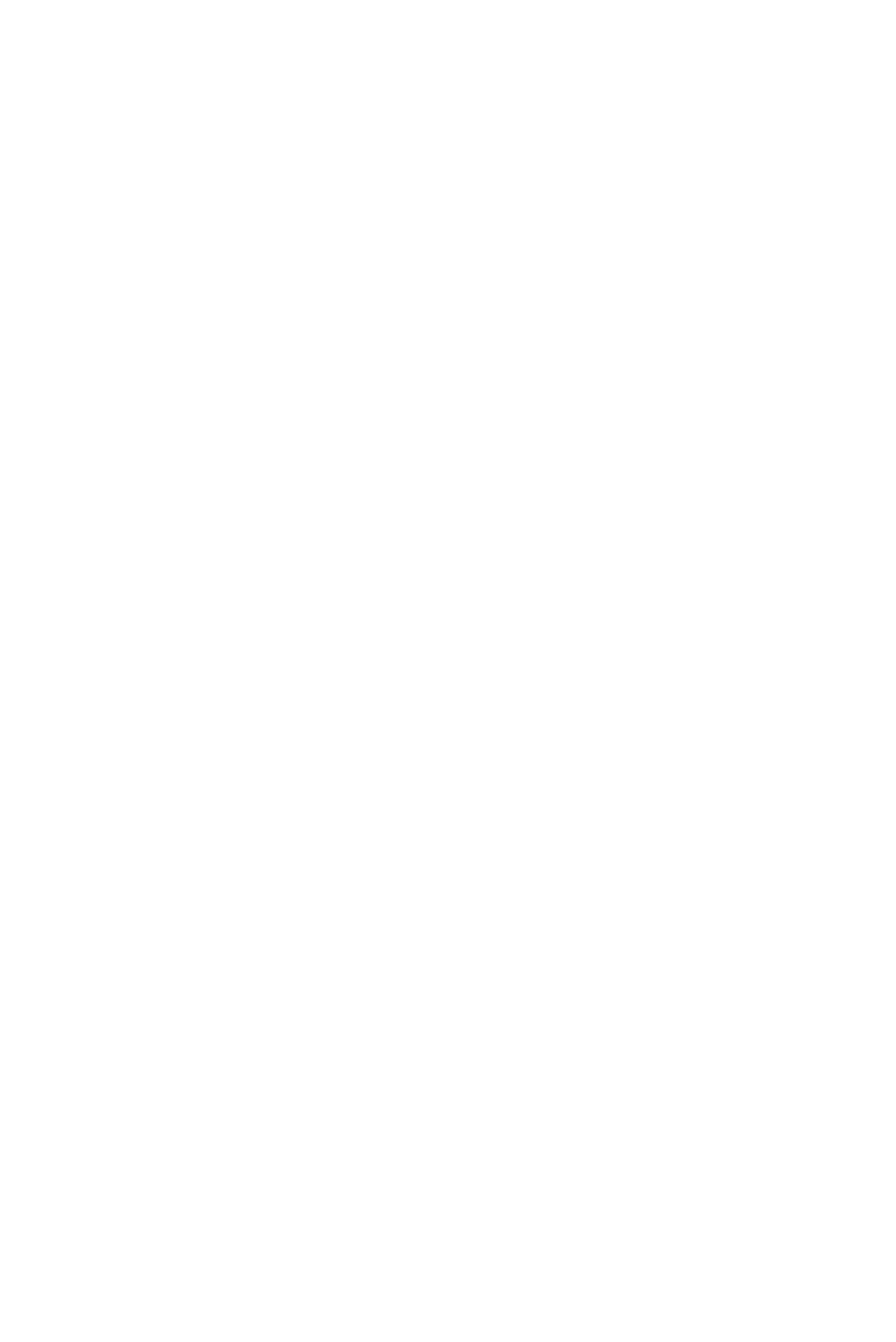Next, the Mayor read aloud the email he sent Council members earlier today updating them on the deterioration of the Former Prince Medical Lab building on Prince Street. The Mayor stated that it will be up for further discussion during the Workshop Monday, October 4, 2021 at 5:05.

The Mayor asked if any Council member wanted to make any comments. Councilman Price said that he walked by the building today with an Architect, and Engineer. Councilman Price stated that the front of the building is starting to do the same as the sidewall that collapsed. He said that it has moved approximately one inch from where it was a few weeks ago and thinks the internal issues that caused the sidewall to collapse are pushing the front out. Councilman Price stated that he does not think the City should wait. Councilman Price said the Architect was of the same opinion. Councilman Price stated that this building needs to come down in a controlled manner. The Mayor said that he agrees and thanked Councilman Price for being so observant of the building. The Mayor said that he will immediately contact Mr. Stump, Director of the Board of Public Works to request he fence off the Prince Street side of the building. Councilwoman Hunter stated that she thinks the City should expedite having the building taken down as quickly as possible. The Mayor said that the Workshop is scheduled for Monday, October 4, 2021, and that Mr. File will be back in town Wednesday evening and he wants to consult with Mr. File regarding this. The Mayor stated that after Council tabled the original demolition quote from Empire Salvage, the issue was not taken off the table at the next meeting and it was a dead issue that should be reintroduced for Council's approval. The Mayor stated that depending on Mr. File's recommendation, a special meeting may be called prior to the October  $4<sup>th</sup>$  Workshop. The Mayor clarified that the Workshop will still take place to discuss the New River Drive property for the Beckley Sanitary Board. Councilman Dunlap asked the Mayor if he had Council's permission to communicate the Workshop information to the independent investor that expressed interest in the former Prince Medical Lab building. He would like to communicate to the investor that if she wishes to submit a written offer, she will need to submit it before the Workshop, October 4, 2021. Councilman Dunlap said that he will likely abstain from the vote to avoid the appearance of impropriety since he attempted to attract this and other investors to this structure and other structures uptown. The Mayor agreed that she should be notified stating that he met with the potential independent investor today and that her offer should include some architectural plans and authentication of her financial wherewithal and it would require a definite timetable. The Mayor said that this will be a valuable piece of property and

that if the City does not attract an independent investor that wants to start from scratch, perhaps the City could take charge and do it on their own or do it through a PPP. Recorder Treasurer, Billie Trump said that after a discussion with Mark Elmore at Empire Salvage, the State requires a two-week notification before the demolition can begin.

 OLD BUSINESS: The Mayor congratulated Councilwoman at Large Sherrie Hunter and Councilwoman Janine Bullock for being recognized as Female Leaders and thanked them for their contributions to the City. The Mayor stated that he has heard a lot of praise regarding the Rising Cardinal Sculpture that was dedicated Sunday, September 26, 2021. The Mayor thanked Council and Recorder Treasurer Billie Trump for their help. He also thanked Councilwoman Hunter, Councilwoman Bullock, and Councilman Dunlap for attending the dedication.